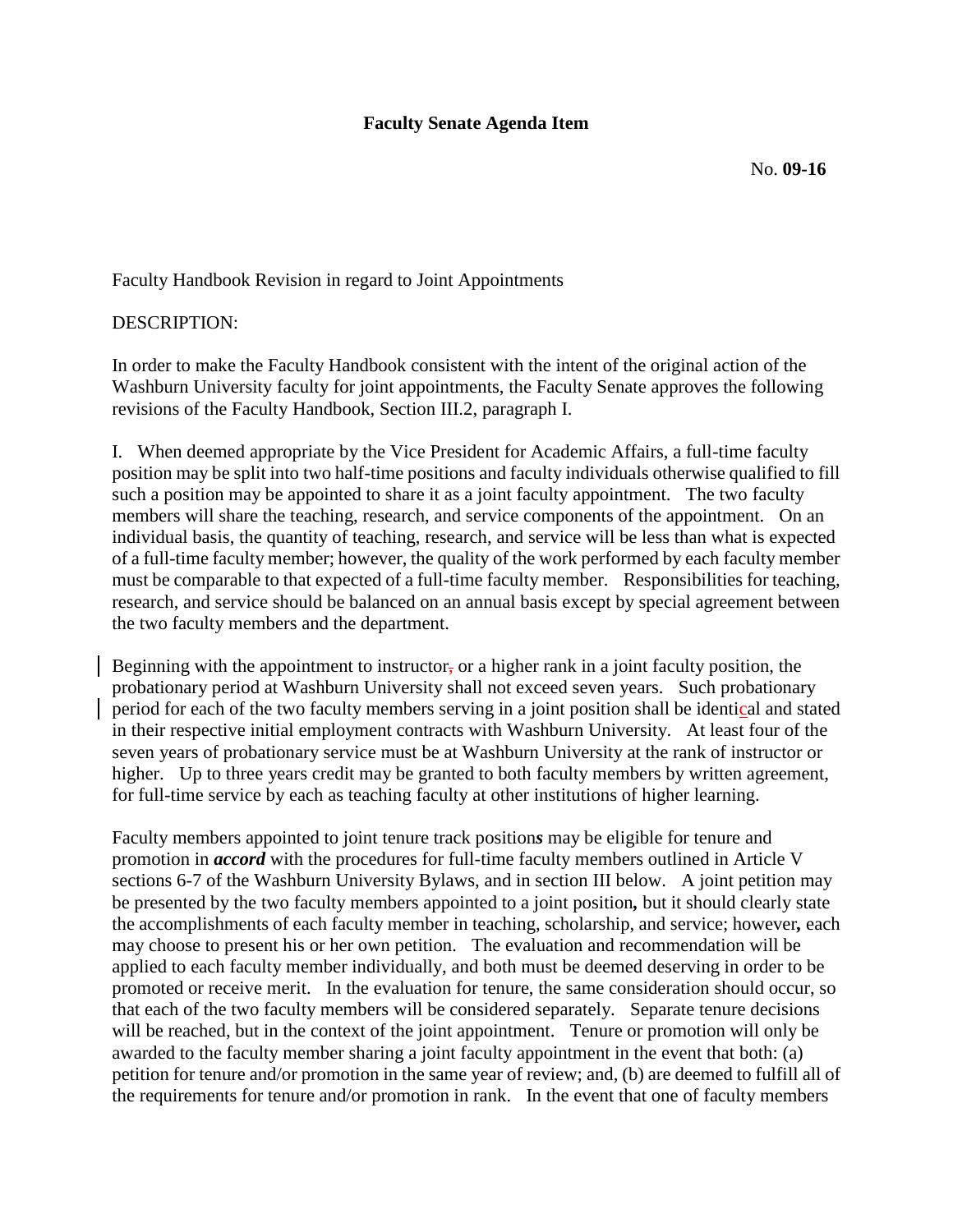does not petition for tenure*,* or one of the two is deemed not to fulfill all of the requirements for tenure, both will be given notice of non-reappointment and their employment will terminate upon the expiration of their probationary period.

The property right granted by the award of tenure is the continuation of employment as a half-time faculty member which may be terminated for cause under Article V, section8 of the Washburn University Bylaws, or as provided in subsection K below. Each faculty member serving in a joint appointment position will receive an individual contract. Each faculty member will receive half of the full-time compensation for the position.

The faculty members sharing the full-time jointly held appointment shall be entitled to benefits otherwise accruing to full-time faculty members. Among these are:

Academic and Sweet Summer Sabbaticals (to be shared).

Retirement (each receiving benefits based on their individual salary).

Life insurance (each insured based on that individual*'s* salary).

Group Health Insurance *(*each receive full benefits; premium payments will be based upon the individual's salary, plan selected, and type of coverage elected).

Tuition waiver for children of either participant.

Note: The faculty benefit of short-term and long-term disability insurance will not be available to faculty members sharing joint appointments due to insurance company regulations.

**Faculty Senate Agenda Item** Number: \_**08-07**\_\_\_ **SUBJECT: Joint Appointments** In order to make the Faculty Handbook consistent with the intent of the original action of the Washburn faculty in regard to joint appointments, the Faculty Senate approves the following revision of the Faculty Handbook, Section III:2, paragraph I. I. When deemed appropriate by the Vice President for Academic Affairs, a full-time tenure track faculty position may split into two half-time positions and persons otherwise qualified to fill such a position may be appointed to share it as a joint faculty appointment. The two members will share the teaching, research, and service components of the appointment. On an individual basis, the quantity of teaching, research, and service will be less than what is expected of a full-time faculty member; however, the quality of the work performed by each member must be comparable to that expected of a full-time faculty member. Responsibilities for teaching, research, and service should be balanced on an annual basis except by special agreement between the two members and the department. Beginning with appointment to instructor or a higher rank in a joint faculty position, the probationary period at Washburn University shall not exceed seven years. Such probationary period for each of the two